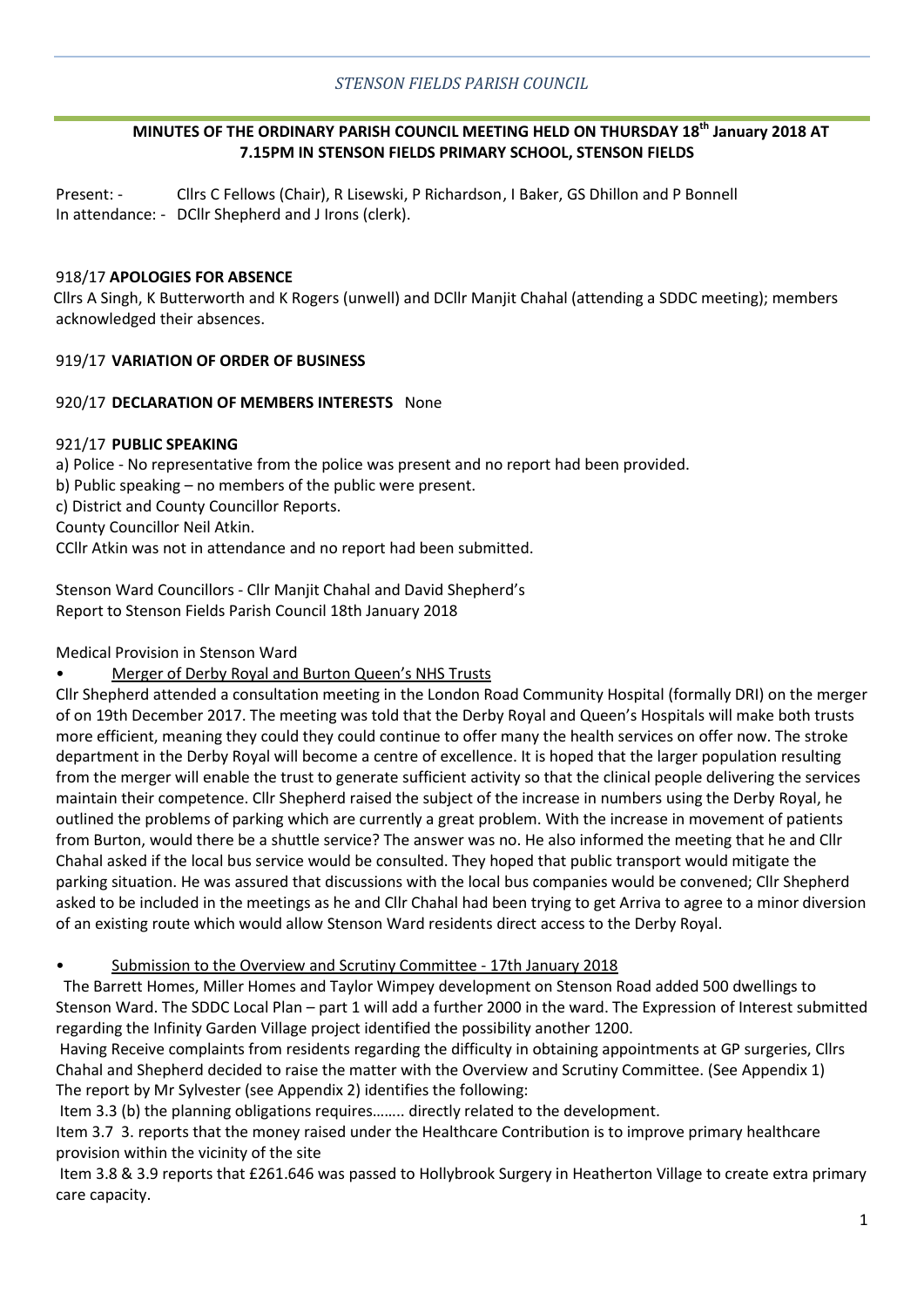South Derbyshire District Council and the CCG have acted within the requirements of the Planning Obligations under Section 106 of the 1990 Act and the report answers the request for this committee to investigate the Primary Care Provision in the ward.

Cllrs Chahal and Shepherd raised the following points:

• The Hollybrook Surgery is not only outside the ward it is not even in South Derbyshire.

The Hollybrook Surgery is some 4 miles from the ward and is not served by a direct bus route. When permission for the Barratt Homes, Miller Homes and Taylor Wimpey development was granted after the conjoined Public Inquiry, the Section 106 money for highways went to Derby City Council. Since the traffic using the roads use the route to access the facilities of Derby City it does not appear unreasonable that money generated by the development in South Derbyshire should go the City Council.

• However, there is a doctors' practice associated with the Hollybrook Surgery in the Sinfin District Centre. We believe that expansion of this facility would have been more appropriate to the Barratt Homes, Miller Homes and Taylor Wimpey development. No doubt the CCG considered development in Heatherton Village as serving both there and Stenson Ward, Cllrs Chahal and Shepherd and do not agree.

Suggestions for Consultation when further development within Stenson Ward is planned.

• Local members are informed that section 106 money has been applied for by the CCG.

Local members are informed who in the CCG will decide where the money will be spent so that they may express the residents' views.

- That the CCG is informed of the likely development in Stenson Ward under the Local Plan part 1 so that they are able to plan strategy rather than reacting as consultees.
- When the SDDC Planning Department review of the community provision for the development of Wragley Way, that provision for a Health Centre is included subject to the agreement of the CCG.

The Overview and Scrutiny Committee agreed to invite the CCG officer responsible for 106 money allocation to address them. Cllrs Chahal and Shepherd will be invited to attend to ensure representation of Stenson Ward Residents views.

Meeting with Barratt Homes, Miller Homes and Taylor Wimpey Developers – Problems on the New Estate Cllr Shepherd arranged a meeting of the SWNDLC (Stenson Ward New Development Liaison Committee) at the Rykneld Road site office on 8th January 2018. A leaflet and contact form was delivered to the residents of the new development informing them of the meeting and asking for any matters which they wish to be raised. The discussion started with a review of the matters raised at the 1st August 2017 meeting. Disappointingly, many of matters raised then were the subject of complaints at the latest meeting. The developers apologised for not addressing all the previous matters raised. The meeting them moved onto the latest list of problems, Cllr Shepherd reading emails and contact form comments (without revealing who had sent them). The discussion went onto the Community Facility and Play Area. The Community Facility contract will be signed by the consortium when they have agreed the terms. It is estimated that the build will commence in early May 2018, with completion expected by early 2019. The Play Area has been improved after the intervention of Cllrs Chahal and Shepherd. It is estimated that the improvement will commence at the start of February, with completion in early April 2018. (see Appendix 3). A further meeting will be held May/June 2018.

Highways Matters Raised with Derbyshire County Council Highways Department

- The speed limit on Wragley Way, Stenson Fields be reduced from 40mph to 30mph.
- The speed limit on Stenson Road, Stenson Fields be reduced from 40mph to 30mph.

• Deepdale Lane be reviewed for pot holes. (An inspection was undertaken recently but residents are still complaining).

• A pedestrian crossing be provided on Stenson Road to enable safe access to the school, church, shops, pub, bus stop etc by residents of the Taylor Wimpey, Miller Homes and Barratt Homes development to the west of Stenson Road. (Ward councillors have been campaigning for this since 2013).

The reintroduction of two-way traffic on the railway bridge on Stenson Road by means of a pedestrian bridge. (This was part of an agreement when the penultimate development of Stenson Fields was built. Unfortunately, only traffic lights allowing single lane use resulted. The ward has grown since and will grow a further 2000 homes under the South Derbyshire District Council Local Plan – part 2 and the Infinity Garden Village proposal.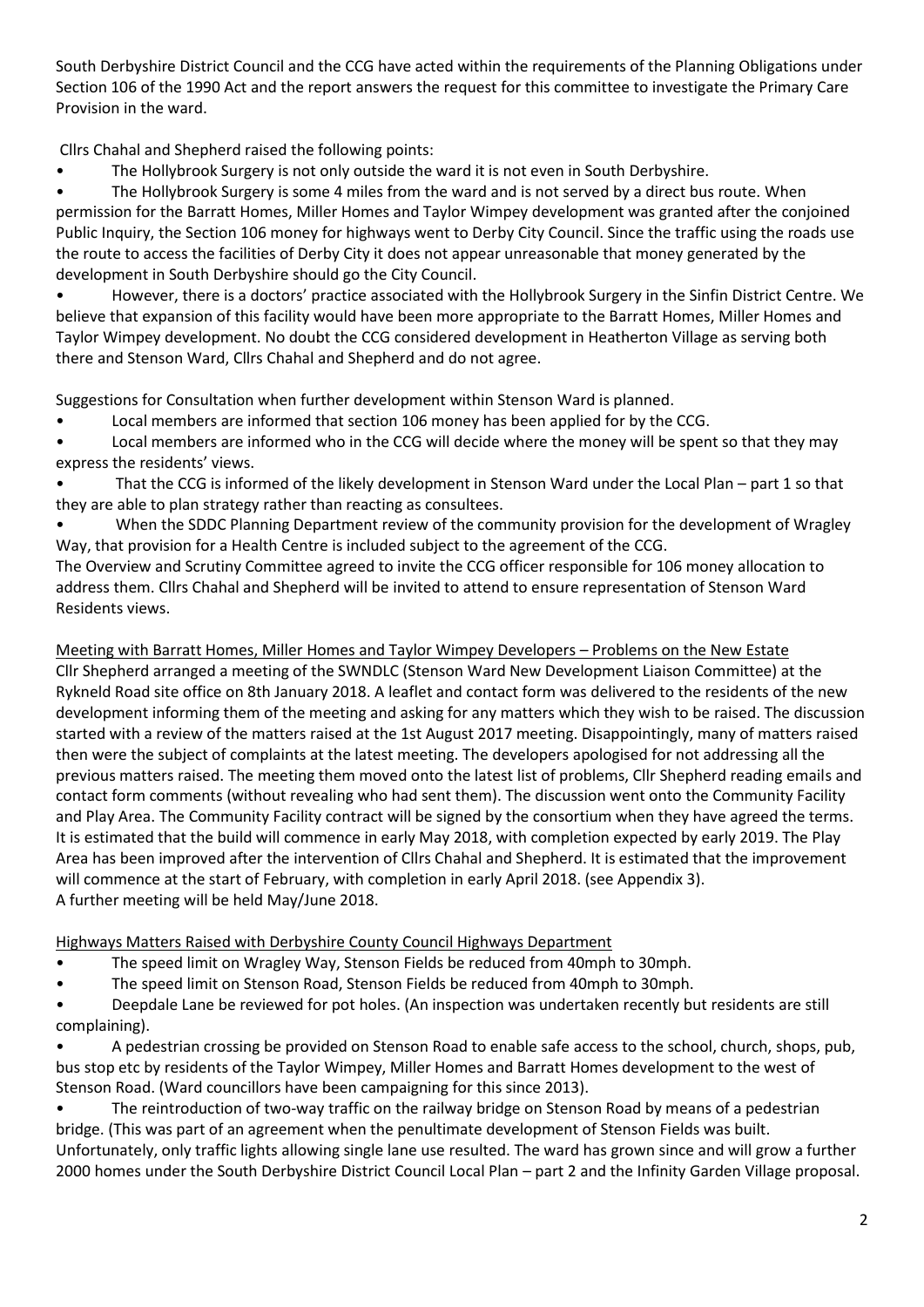I suggest that Derbyshire County Council make this a condition when consulted on highway matters when the planning applications are submitted).

• The signage/road marking aspect on the Taylor Wimpey, Miller Homes and Barratt Homes development on Stenson Road. Residents report no indication of priority at junctions.

• There is a proposal to create access to the A50 from the Infinity Way route. May I suggest that weight restrictions be considered on roads within Stenson Ward not designed for heavy lorry traffic.

# Highways Matters Raised with Derby City Council Highways Department

• Sinfin Lane, lorries queuing to enter the Reckitt and Benckiser site and the removal of the ban on lorries travelling north up Sinfin Lane from turning right at the recycling centre. When the recycling centre was proposed, Cllrs attended the briefing sessions where it was stated that lorries would be required to turn right at the traffic lights, turn at the Sainsburys roundabout and reverse the journey to enter the recycling centre by turning left.

Cllr Shepherd added that he will invite Hardyal Dhindsa (Police and Crime Commissioner for Derbyshire) to one of his surgeries.

922/17 **TO APPROVE THE MINUTES OF THE PARISH COUNCIL MEETING HELD ON 14th December 2017**

These were approved and accepted as a true record after which they were signed by the chairman.

# 923/17 **TO DETERMINE WHICH ITEMS IF ANY TO BE TAKEN WITH THE PUBLIC EXCLUDED -** None.

# 924/17 **CHAIRMAN'S ANNOUNCEMENTS AND REPORTS.**

The chairman attended the Stenson Ward New Development Liaison Committee meeting on 8th January 2018 as mentioned above. The Infinity Garden Village Liaison Group meeting was not held, next due to be held on 7<sup>th</sup> February. The next Area Forum and SNM will be held at Ticknall village hall on  $7<sup>th</sup>$  February.

# 925/17 **CLERK'S REPORT & CORRESPONDENCE**

1. The new General Data Protection Regulations (GDPR) come into force soon and organisations must be compliant by 25th May 2018. All public authorities need to appoint a Data Protection Officer (DPO), this includes all local councils irrespective of their size. The DPO can be an employee, however the GDPR (Articles 37-39) states that the DPO:

*Must not have a conflict of interest regarding the data processed;* 

*Must have expert knowledge of GDPR;*

*Must have ability to undertake GDPR compliance tasks.* 

Most clerks will be the Data Controller and therefore there will be a conflict of interest over data processed. The clerk received information from both DALC and the payroll technician stating that they are arranging such services; and has spoken to Aston's clerk who may have another option and will provide more information soon. Clerk to monitor.

2. CCllr Neil Atkin has asked for feedback regarding SDDC's bin collections over the festive season; complaints were received about overflowing bin sites and dog bins. Members thought that 2 weeks without a service unacceptable therefore clerk to reply asking that the festive season be manned so that this does not occur in future.

3. Clerk has written to Yorkshire Bank again asking for recent bank charges to be waived on our accounts, stating that non-compliance will result in council changing banks.

4. Cllr Dhillon informed members that he has changed address. Clerk advised he must now complete a new ROI for both parish and SDDC records.

# 926/17 **Matters for Decision or Discussion:**

a) Police Issues/Speed Limits/Road Safety. Cllr Lisewski stated that the new traffic lights at Stenson Road/ Blagreaves Lane worked well although inconsiderate car parking close by does not help traffic flow. Cllr Bonnell rued that errant car parking on pavements at Holderness Close restricted the access of prams and wheelchairs. Clerk to ask county council's civil parking officers to visit and address. Cllr Lisewski is dismayed that despite part-night street lighting operating in the area Highways insists on dimming or reducing lighting; this despite lights being LEDs. Clerk to ask Highways for its comments. That said Cllr Lisewski was pleased to report there had been no increase in crime after part-night measures were introduced. He added that he doubted whether the PCC would be interested in our low-crime area.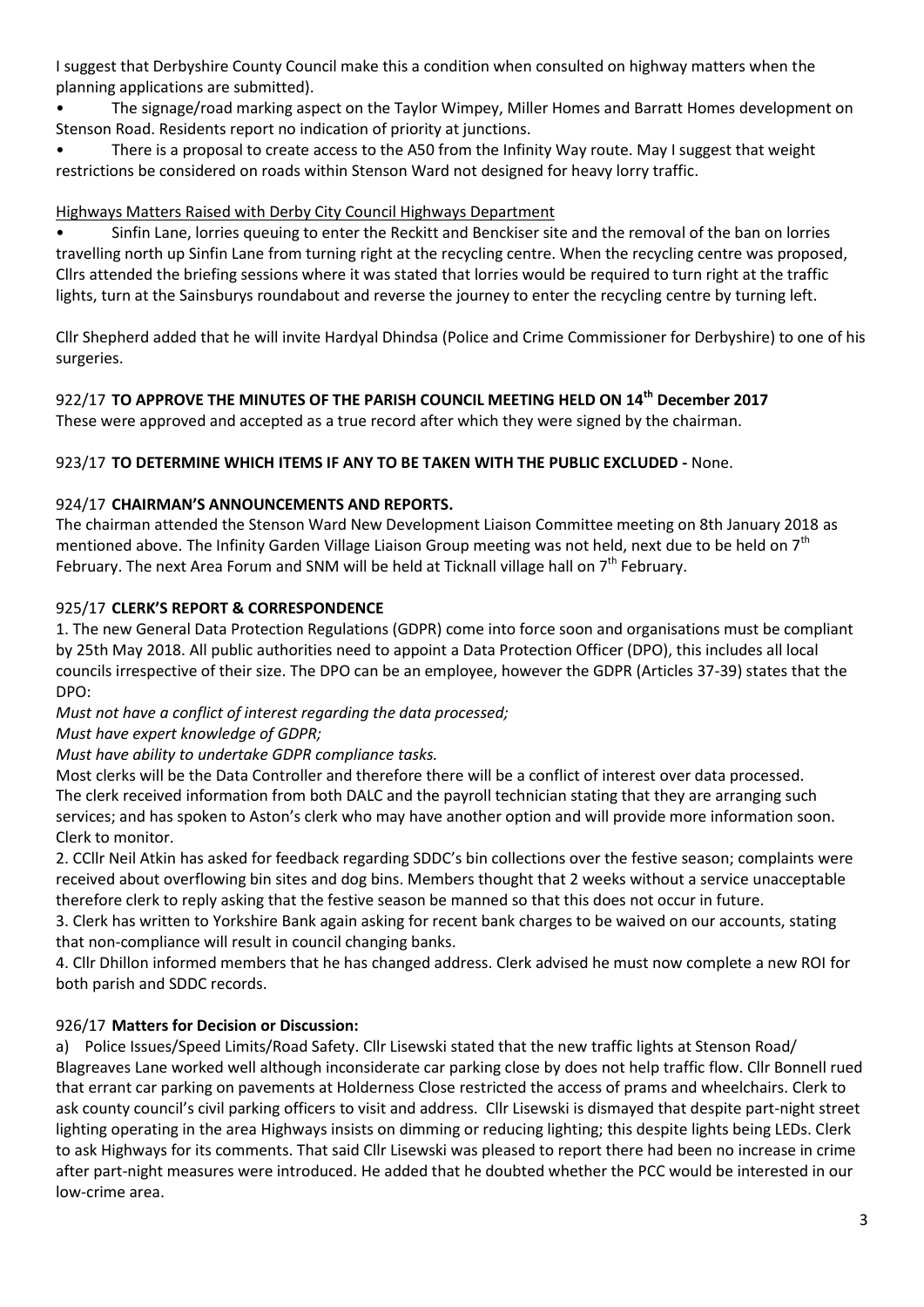b) Saxon Gate at Newton Village Development, Stenson Road. The liaison meeting on 8<sup>th</sup> January was discussed earlier.

c) Environmental issues (trees, bulbs etc). The contractor has now installed trees around the area. The new 90-litre litterbin for Blankney Close has not been installed and bins at Arleston Lane and Zetland Crescent need replacing; clerk to remind SDDC. Clerk has not received a reply from Biffa after complaining that the parish waste bin was not emptied on several occasions and will now ring them to discuss. Clerk to remind SDDC of its grass/hedge cutting obligations beginning in March emphasising that we want to see an improvement on last years' service. Also, to request meshing at Fox Close's goal areas to reduce grass erosion.

d) Lengthsman Scheme. The chairman handed the lengthsmens' work sheets for December to the clerk; chairman to provide projected hours worked in January next week.

e) Social media policy. **Resolved:** held over to the next meeting.

f) The Infinity Garden Village Liaison Group meeting in January was not held, next due to be held on  $7<sup>th</sup>$  February.

g) Boundary change details; none received to date.

h) Budget review. **Resolved:** budget was finalised at a finance meeting held earlier in January and **approved** tonight. i) Civil award for the chairman. **Resolved:** 2 members (and possibly DCllr Shepherd) to apply for the government's award scheme. The chairman has completed his details.

j) Defibrillator provision. **Resolved:** to be revisited at a future date.

k) Summer Play Scheme provision. **Resolved:** members have agreed dates which have been confirmed with SDDC. They are as follows:

Play Mobile: Monday 30/072018 (AM), Thursday 09/08/2018 (AM), Thursday 23/08/2018 (PM).

Adventure Mobile: Tuesday 24.07/2018 (AM), Wednesday 15/08/2018 (AM).

Sports Mobile: Wednesday 25/07/2018 (AM), Wednesday 08/08/2018 (AM), Tuesday 21/08/2018 (PM).

l) To sign both the Precept Form A and the s.136 concurrent functions forms. **Resolved:** chairman and clerk duly signed both forms. The precept to be requested from district council in the forthcoming year remains unchanged at £3000.

#### 927/17 **PLANNING**

To consider planning applications:-

9/2017/1325 - THE ERECTION OF A SINGLE STOREY REAR EXTENSION AT 67 BEAUFORT ROAD STENSON FIELDS. **Resolved:** no objection.

9/207/0014 - THE ERECTION OF A SINGLE STOREY FRONT EXTENSION AT 18 BICESTER AVENUE STENSON FIELDS. **Resolved:** no objection.

**Decisions**.

9/2017/1169 - THE ERECTION OF A SINGLE STOREY REAR EXTENSION AT 170 WRAGLEY WAY STENSON FIELDS. Householder Permission Granted.

THE ERECTION OF A FIRST FLOOR SIDE EXTENSION AND SINGLE STOREY REAR EXTENSION AT 106 BEAUFORT ROAD STENSON FIELDS. Householder Permission Granted.

9/2017/1228 - THE ERECTION OF TWO STOREY FRONT AND REAR EXTENSIONS AND A SINGLE STOREY SIDE EXTENSION AT 9 OUTRAM WAY STENSON FIELDS. Householder Permission Refused.

#### **Consultations**.

Update on number 6 Glencroft Drive. SCCD's latest reply says *'it be reported to the Planning Committee on 6 Feb 2018, as an exempt item'.* 

## 928/17 **FINANCE**

a) The following accounts for payment were approved:

| <b>Cheque</b> | <b>Pavee</b>                                                     | Total £ |
|---------------|------------------------------------------------------------------|---------|
| <b>No</b>     |                                                                  |         |
| 002131        | J Irons - Clerk's salary December - January                      | 482.36  |
| 002131        | J Irons - clerk expenses (see attached sheet) December - January | 36.20   |
| 002132        | K Fellows - Lengthsman pay December                              | 114.38  |
| 002133        | S Lisewski - Lengthsman pay December                             | 40.50   |